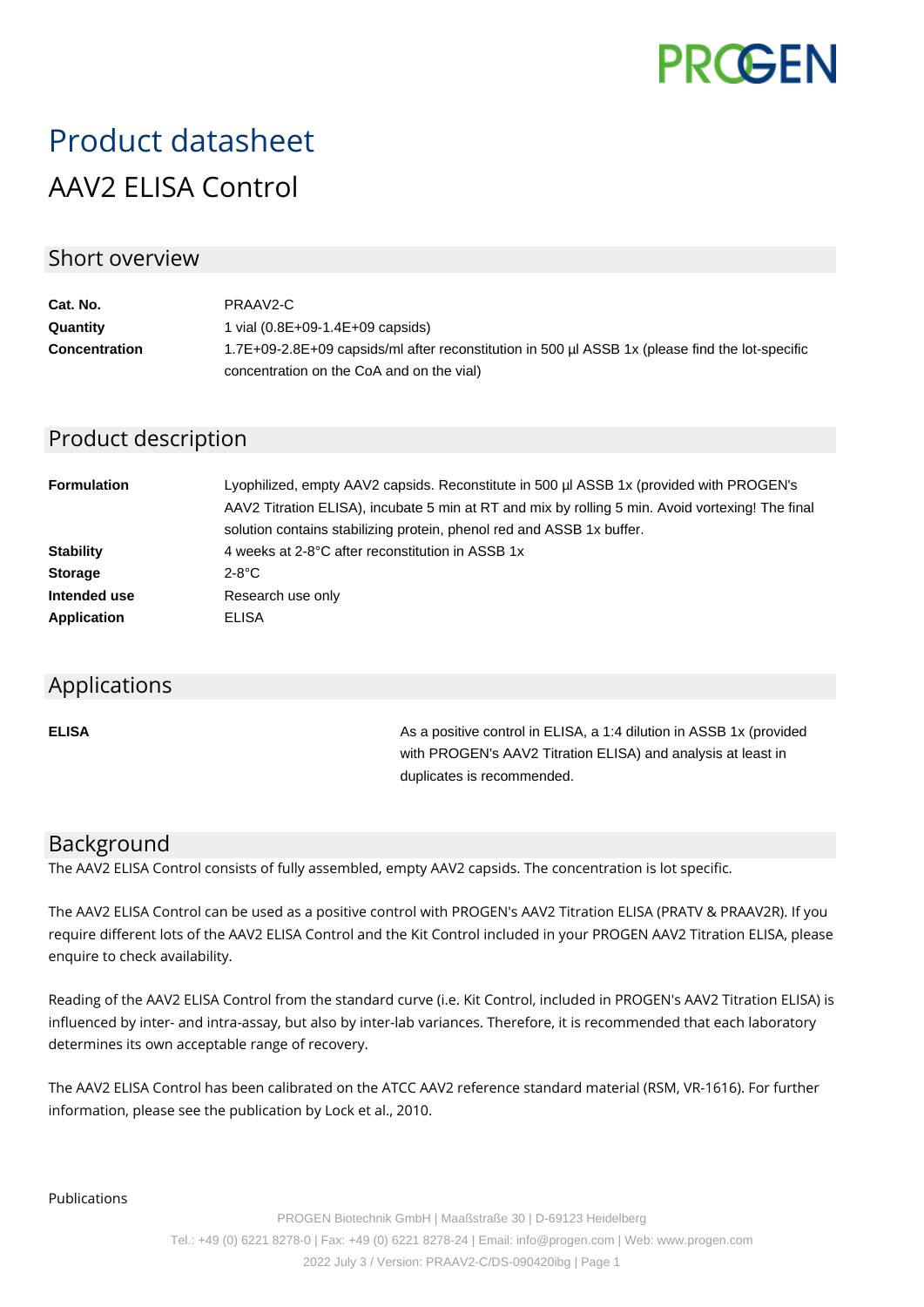Lock M, McGorray S, et al. Characterization of a recombinant Adeno-Associated Virus Type 2 reference standard material; Hum Gene Therapy 21:1273-1285 (2010).

## Product images



AAV2 ELISA Control